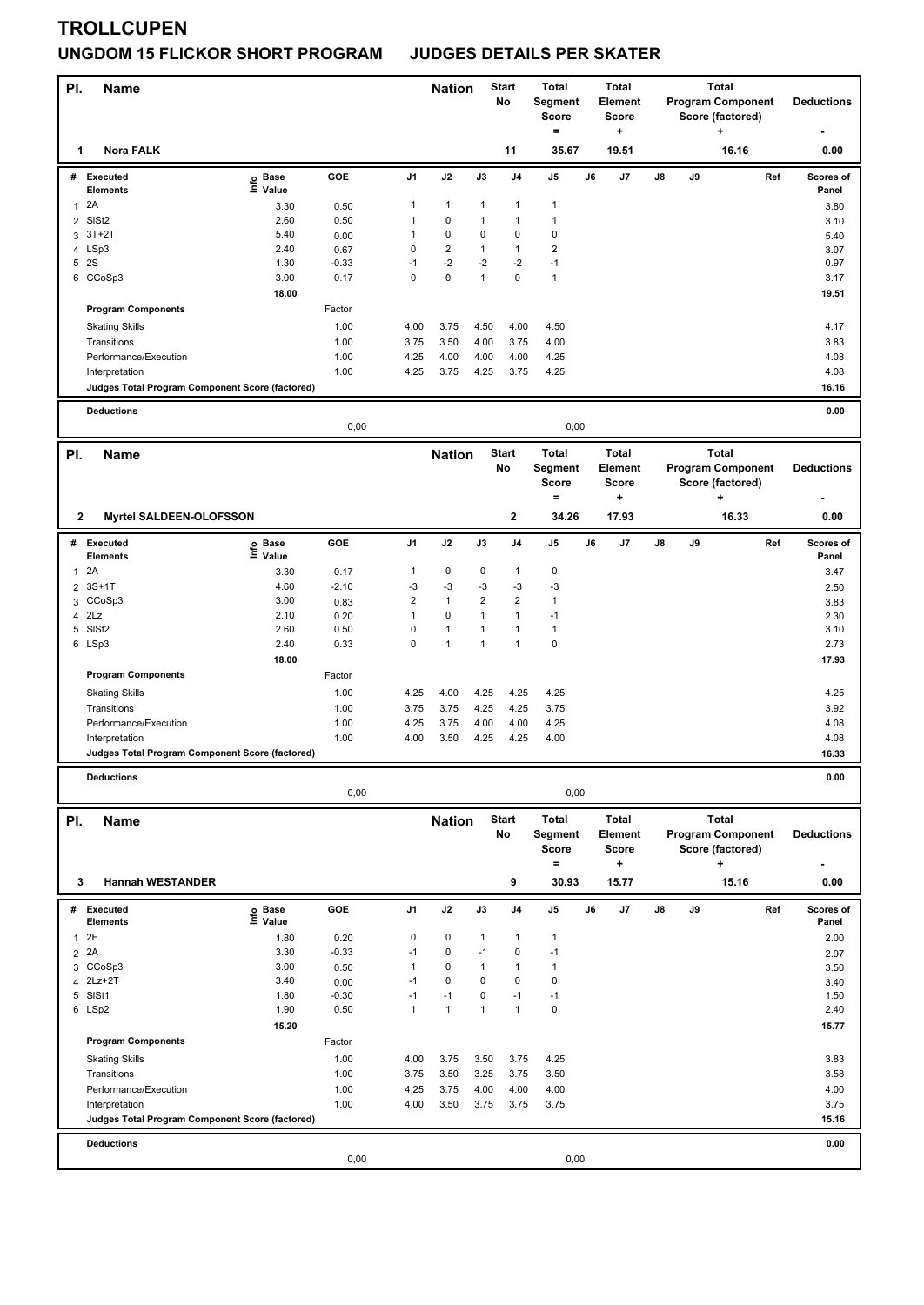#### **TROLLCUPEN**

#### **UNGDOM 15 FLICKOR SHORT PROGRAM JUDGES DETAILS PER SKATER**

| PI.            | <b>Name</b>                                     |                            |         |                | <b>Nation</b> |              | <b>Start</b><br>No | <b>Total</b><br>Segment<br><b>Score</b><br>$=$ |    | <b>Total</b><br><b>Element</b><br><b>Score</b><br>۰. |    |    | <b>Total</b><br><b>Program Component</b><br>Score (factored)<br>÷ |     | <b>Deductions</b>  |
|----------------|-------------------------------------------------|----------------------------|---------|----------------|---------------|--------------|--------------------|------------------------------------------------|----|------------------------------------------------------|----|----|-------------------------------------------------------------------|-----|--------------------|
| 4              | Pernilla SÖDERHOLM                              |                            |         |                |               |              | 3                  | 30.22                                          |    | 16.80                                                |    |    | 13.42                                                             |     | 0.00               |
|                | # Executed<br><b>Elements</b>                   | e Base<br>E Value          | GOE     | J <sub>1</sub> | J2            | J3           | J <sub>4</sub>     | J5                                             | J6 | J7                                                   | J8 | J9 |                                                                   | Ref | Scores of<br>Panel |
| 1              | 3S                                              | 4.20                       | $-0.47$ | $-1$           | $\pmb{0}$     | $-2$         | $\pmb{0}$          | -1                                             |    |                                                      |    |    |                                                                   |     | 3.73               |
| $\overline{2}$ | 2A                                              | 3.30                       | $-1.00$ | $-3$           | $-2$          | $-1$         | $-2$               | $-2$                                           |    |                                                      |    |    |                                                                   |     | 2.30               |
|                | 3 CCoSp3                                        | 3.00                       | 0.17    | 0              | $\mathbf 0$   | $\mathbf 0$  | $\mathbf{1}$       | $\mathbf{1}$                                   |    |                                                      |    |    |                                                                   |     | 3.17               |
| 4              | $2Lz+2T$                                        | 3.40                       | 0.00    | $\pmb{0}$      | $\pmb{0}$     | 0            | $\mathbf{1}$       | $\mathbf 0$                                    |    |                                                      |    |    |                                                                   |     | 3.40               |
|                | 5 LSp2                                          | 1.90                       | 0.50    | 0              | $\mathbf{1}$  | $\mathbf{1}$ | $\mathbf{1}$       | $\mathbf{1}$                                   |    |                                                      |    |    |                                                                   |     | 2.40               |
|                | 6 SISt1                                         | 1.80                       | 0.00    | $-1$           | $\mathbf 0$   | $\mathbf 0$  | $\mathbf 0$        | $\overline{1}$                                 |    |                                                      |    |    |                                                                   |     | 1.80               |
|                |                                                 | 17.60                      |         |                |               |              |                    |                                                |    |                                                      |    |    |                                                                   |     | 16.80              |
|                | <b>Program Components</b>                       |                            | Factor  |                |               |              |                    |                                                |    |                                                      |    |    |                                                                   |     |                    |
|                | <b>Skating Skills</b>                           |                            | 1.00    | 3.50           | 3.50          | 3.25         | 3.50               | 3.75                                           |    |                                                      |    |    |                                                                   |     | 3.50               |
|                | Transitions                                     |                            | 1.00    | 3.25           | 3.25          | 3.00         | 3.25               | 3.25                                           |    |                                                      |    |    |                                                                   |     | 3.25               |
|                | Performance/Execution                           |                            | 1.00    | 3.75           | 3.25          | 3.00         | 3.50               | 3.50                                           |    |                                                      |    |    |                                                                   |     | 3.42               |
|                | Interpretation                                  |                            | 1.00    | 3.50           | 3.00          | 3.00         | 3.25               | 3.50                                           |    |                                                      |    |    |                                                                   |     | 3.25               |
|                | Judges Total Program Component Score (factored) |                            |         |                |               |              |                    |                                                |    |                                                      |    |    |                                                                   |     | 13.42              |
|                | <b>Deductions</b>                               |                            |         |                |               |              |                    |                                                |    |                                                      |    |    |                                                                   |     | 0.00               |
|                |                                                 |                            | 0,00    |                |               |              |                    | 0,00                                           |    |                                                      |    |    |                                                                   |     |                    |
|                |                                                 |                            |         |                |               |              |                    |                                                |    |                                                      |    |    |                                                                   |     |                    |
| PI.            | <b>Name</b>                                     |                            |         |                | <b>Nation</b> |              | <b>Start</b>       | <b>Total</b>                                   |    | <b>Total</b>                                         |    |    | <b>Total</b>                                                      |     |                    |
|                |                                                 |                            |         |                |               |              | No                 | Segment                                        |    | Element                                              |    |    | <b>Program Component</b>                                          |     | <b>Deductions</b>  |
|                |                                                 |                            |         |                |               |              |                    | <b>Score</b>                                   |    | <b>Score</b>                                         |    |    | Score (factored)                                                  |     |                    |
|                |                                                 |                            |         |                |               |              |                    | $\blacksquare$                                 |    | $\ddot{}$                                            |    |    | ÷                                                                 |     |                    |
| 5              | <b>Tilda ALTERYD</b>                            |                            |         |                |               |              | 13                 | 26.38                                          |    | 12.13                                                |    |    | 14.25                                                             |     | 0.00               |
|                | # Executed                                      |                            | GOE     | J <sub>1</sub> | J2            | J3           | J <sub>4</sub>     | J5                                             | J6 | J7                                                   | J8 | J9 |                                                                   | Ref | Scores of          |
|                | <b>Elements</b>                                 | e Base<br>E Value<br>Value |         |                |               |              |                    |                                                |    |                                                      |    |    |                                                                   |     | Panel              |
| 1              | 2A<<                                            | <<<br>1.10                 | $-0.60$ | $-3$           | $-3$          | -3           | $-3$               | -3                                             |    |                                                      |    |    |                                                                   |     | 0.50               |
| 2              | 2Lo+2Lo                                         | 3.60                       | 0.00    | 0              | $\pmb{0}$     | 0            | $\pmb{0}$          | $\mathbf{1}$                                   |    |                                                      |    |    |                                                                   |     | 3.60               |
| 3              | CCoSp2                                          | 2.50                       | 0.00    | 0              | $-1$          | 0            | $\mathbf 0$        | $\mathbf 0$                                    |    |                                                      |    |    |                                                                   |     | 2.50               |
| 4              | 2F                                              | 1.80                       | $-0.30$ | $-1$           | $-1$          | $-1$         | $-1$               | $\pmb{0}$                                      |    |                                                      |    |    |                                                                   |     | 1.50               |
|                | 5 SISt1                                         | 1.80                       | 0.33    | 0              | $\pmb{0}$     | $\mathbf{1}$ | $\mathbf{1}$       | $\mathbf{1}$                                   |    |                                                      |    |    |                                                                   |     | 2.13               |
|                | 6 LSp2                                          | 1.90                       | 0.00    | 0              | 0             | $\mathbf 0$  | $\mathbf 0$        | $\mathbf{1}$                                   |    |                                                      |    |    |                                                                   |     | 1.90               |
|                |                                                 | 12.70                      |         |                |               |              |                    |                                                |    |                                                      |    |    |                                                                   |     | 12.13              |
|                | <b>Program Components</b>                       |                            | Factor  |                |               |              |                    |                                                |    |                                                      |    |    |                                                                   |     |                    |
|                | <b>Skating Skills</b>                           |                            | 1.00    | 3.50           | 3.25          | 4.00         | 4.00               | 3.50                                           |    |                                                      |    |    |                                                                   |     | 3.67               |
|                | Transitions                                     |                            | 1.00    | 3.25           | 3.00          | 3.50         | 3.75               | 3.25                                           |    |                                                      |    |    |                                                                   |     | 3.33               |
|                | Performance/Execution                           |                            | 1.00    | 3.75           | 3.50          | 4.00         | 3.75               | 3.75                                           |    |                                                      |    |    |                                                                   |     | 3.75               |
|                | Interpretation                                  |                            | 1.00    | 3.50           | 3.25          | 4.00         | 3.75               | 3.25                                           |    |                                                      |    |    |                                                                   |     | 3.50               |
|                | Judges Total Program Component Score (factored) |                            |         |                |               |              |                    |                                                |    |                                                      |    |    |                                                                   |     | 14.25              |

**Name Deductions - Nation** Start Total **Segment Score = Total Element Score + Total Program Component Score (factored) + PI.** Name Start Controllering Start Controllering Start Controllering Start Controllering Start **No # Executed Elements Base Value GOE J1 J2 J3 J4 J5 J6 J7 J8 J9 Scores of Panel** 1 2.10 0.10 -1 0 1 0 1 **Ref**  2Lz 2.20 **Info 6 Louise JENSEN 4 26.36 12.53 14.83 1.00**  $2$  2A<<  $2$  2A<<  $2$  2A<<  $2$  2A<<  $2$  2A<<  $2$  0.50  $-3$   $-3$   $-3$   $-3$   $-3$ 3 CCoSp1 2.00 0.00 0 0 0 0 0 2.00 4 LSp2 1.90 -0.10 -1 1 -1 0 0 1.80 5 SlSt2 2.60 0.33 0 1 1 0 1 2.93  $6$  2F+2T  $3.10$   $0.00$   $0$   $1$   $0$   $0$  **12.80 12.53 Program Components**  Skating Skills 3.50 3.50 4.00 4.00 3.50 4.00 4.00 Factor 1.00 3.50 3.50 4.50 4.00 4.00 3.83 Transitions 1.00 3.00 3.25 4.25 3.50 3.75 3.50 Performance/Execution 1.00 3.50 3.50 4.00 4.25 3.83 3.83 Interpretation 1.00 3.25 3.25 4.00 3.75 4.00 3.67 **Deductions** Falls: -1.00 **-1.00 Judges Total Program Component Score (factored) 14.83** 0,00 0,00

0,00 0,00

<< Downgraded jump

<< Downgraded jump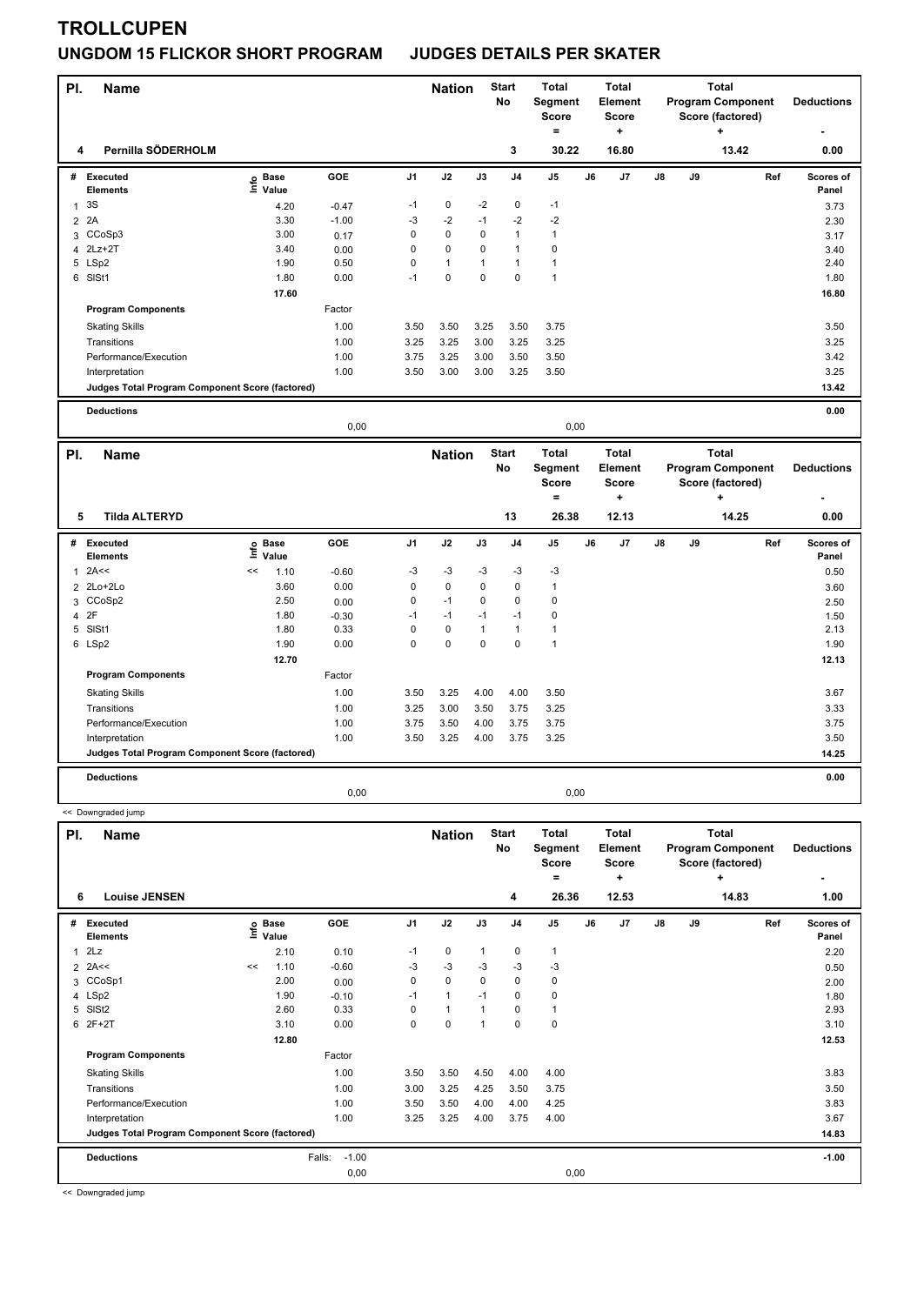### **TROLLCUPEN UNGDOM 15 FLICKOR SHORT PROGRAM JUDGES DETAILS PER SKATER**

| PI.<br>7 | <b>Name</b><br><b>Sigrid BRUNÉR</b>             |    |                      |         |                | <b>Nation</b> |              | <b>Start</b><br><b>No</b><br>12 | <b>Total</b><br>Segment<br><b>Score</b><br>Ξ.<br>25.80 |    | <b>Total</b><br>Element<br><b>Score</b><br>÷<br>13.64 |               | <b>Total</b><br><b>Program Component</b><br>Score (factored) | <b>Deductions</b><br>1.00 |                           |
|----------|-------------------------------------------------|----|----------------------|---------|----------------|---------------|--------------|---------------------------------|--------------------------------------------------------|----|-------------------------------------------------------|---------------|--------------------------------------------------------------|---------------------------|---------------------------|
| #        | <b>Executed</b><br><b>Elements</b>              | e  | <b>Base</b><br>Value | GOE     | J <sub>1</sub> | J2            | J3           | J <sub>4</sub>                  | J5                                                     | J6 | J <sub>7</sub>                                        | $\mathsf{J}8$ | J9                                                           | Ref                       | <b>Scores of</b><br>Panel |
|          | $2Lz+2T$                                        |    | 3.40                 | $-0.20$ | $-1$           | $-1$          | 0            | 0                               | $-1$                                                   |    |                                                       |               |                                                              |                           | 3.20                      |
|          | $2$ 2A<<                                        | << | 1.10                 | $-0.60$ | -3             | $-3$          | $-3$         | $-3$                            | $-3$                                                   |    |                                                       |               |                                                              |                           | 0.50                      |
| 3        | LSp3                                            |    | 2.40                 | 0.17    | 0              | $\mathbf{1}$  | $\mathbf 0$  | $\mathbf 0$                     | 1                                                      |    |                                                       |               |                                                              |                           | 2.57                      |
| 4        | SISt <sub>2</sub>                               |    | 2.60                 | $-0.20$ | $-1$           | $-1$          | 0            | $-1$                            | $\mathbf 0$                                            |    |                                                       |               |                                                              |                           | 2.40                      |
| 5        | 2F                                              |    | 1.80                 | 0.00    | 0              | $\mathbf 0$   | 0            | $\mathbf{1}$                    | $-1$                                                   |    |                                                       |               |                                                              |                           | 1.80                      |
|          | 6 CCoSp3                                        |    | 3.00                 | 0.17    | 0              | 1             | $\mathbf{1}$ | 0                               | 0                                                      |    |                                                       |               |                                                              |                           | 3.17                      |
|          |                                                 |    | 14.30                |         |                |               |              |                                 |                                                        |    |                                                       |               |                                                              |                           | 13.64                     |
|          | <b>Program Components</b>                       |    |                      | Factor  |                |               |              |                                 |                                                        |    |                                                       |               |                                                              |                           |                           |
|          | <b>Skating Skills</b>                           |    |                      | 1.00    | 3.50           | 3.25          | 3.50         | 3.50                            | 3.75                                                   |    |                                                       |               |                                                              |                           | 3.50                      |
|          | Transitions                                     |    |                      | 1.00    | 3.00           | 3.00          | 3.25         | 3.00                            | 3.25                                                   |    |                                                       |               |                                                              |                           | 3.08                      |
|          | Performance/Execution                           |    |                      | 1.00    | 3.25           | 3.25          | 3.50         | 3.25                            | 3.50                                                   |    |                                                       |               |                                                              |                           | 3.33                      |
|          | Interpretation                                  |    |                      | 1.00    | 3.25           | 2.75          | 3.25         | 3.25                            | 3.25                                                   |    |                                                       |               |                                                              |                           | 3.25                      |
|          | Judges Total Program Component Score (factored) |    |                      |         |                |               |              |                                 |                                                        |    |                                                       |               |                                                              |                           | 13.16                     |
|          | <b>Deductions</b>                               |    | Time violation:      | $-1.00$ |                |               |              |                                 |                                                        |    |                                                       |               |                                                              |                           | $-1.00$                   |
|          |                                                 |    |                      | 0.00    |                |               |              |                                 | 0,00                                                   |    |                                                       |               |                                                              |                           |                           |

<< Downgraded jump

| PI.            | <b>Name</b>                                     |    |                      |                   |                | <b>Nation</b>  |      | <b>Start</b><br>No | <b>Total</b><br>Segment<br><b>Score</b> |      | Total<br>Element<br><b>Score</b> |               |    | Total<br><b>Program Component</b><br>Score (factored) | <b>Deductions</b>  |
|----------------|-------------------------------------------------|----|----------------------|-------------------|----------------|----------------|------|--------------------|-----------------------------------------|------|----------------------------------|---------------|----|-------------------------------------------------------|--------------------|
|                |                                                 |    |                      |                   |                |                |      |                    | $=$                                     |      | ٠                                |               |    | ÷                                                     |                    |
| 8              | <b>Nina LJUNGBERG</b>                           |    |                      |                   |                |                |      | 10                 | 25.58                                   |      | 12.83                            |               |    | 13.75                                                 | 1.00               |
| #              | Executed<br><b>Elements</b>                     | ۴ů | <b>Base</b><br>Value | GOE               | J <sub>1</sub> | J2             | J3   | J <sub>4</sub>     | J <sub>5</sub>                          | J6   | J7                               | $\mathsf{J}8$ | J9 | Ref                                                   | Scores of<br>Panel |
| 1              | 2A<<                                            | << | 1.10                 | $-0.60$           | $-3$           | $-3$           | $-3$ | $-3$               | -3                                      |      |                                  |               |    |                                                       | 0.50               |
| $\overline{2}$ | 2F+2T                                           |    | 3.10                 | 0.00              | 0              | $\mathbf 0$    | 0    | 0                  | 0                                       |      |                                  |               |    |                                                       | 3.10               |
|                | 3 LSp3                                          |    | 2.40                 | 0.50              | 1              | $\overline{1}$ | 1    | $\overline{2}$     |                                         |      |                                  |               |    |                                                       | 2.90               |
| 4              | CiSt1                                           |    | 1.80                 | 0.33              | 0              | $\mathbf{1}$   | 1    | $\overline{1}$     | 0                                       |      |                                  |               |    |                                                       | 2.13               |
| 5              | 2Lz                                             |    | 2.10                 | $-0.90$           | $-3$           | $-3$           | $-3$ | $-3$               | $-3$                                    |      |                                  |               |    |                                                       | 1.20               |
|                | 6 CCoSp3                                        |    | 3.00                 | 0.00              | 0              | 0              | 0    | $\overline{1}$     | 0                                       |      |                                  |               |    |                                                       | 3.00               |
|                |                                                 |    | 13.50                |                   |                |                |      |                    |                                         |      |                                  |               |    |                                                       | 12.83              |
|                | <b>Program Components</b>                       |    |                      | Factor            |                |                |      |                    |                                         |      |                                  |               |    |                                                       |                    |
|                | <b>Skating Skills</b>                           |    |                      | 1.00              | 3.25           | 3.50           | 3.50 | 3.75               | 3.50                                    |      |                                  |               |    |                                                       | 3.50               |
|                | Transitions                                     |    |                      | 1.00              | 3.00           | 3.25           | 3.25 | 3.50               | 3.25                                    |      |                                  |               |    |                                                       | 3.25               |
|                | Performance/Execution                           |    |                      | 1.00              | 3.25           | 3.50           | 3.75 | 3.75               | 3.50                                    |      |                                  |               |    |                                                       | 3.58               |
|                | Interpretation                                  |    |                      | 1.00              | 3.00           | 3.25           | 4.00 | 3.75               | 3.25                                    |      |                                  |               |    |                                                       | 3.42               |
|                | Judges Total Program Component Score (factored) |    |                      |                   |                |                |      |                    |                                         |      |                                  |               |    |                                                       | 13.75              |
|                | <b>Deductions</b>                               |    |                      | $-1.00$<br>Falls: |                |                |      |                    |                                         |      |                                  |               |    |                                                       | $-1.00$            |
|                |                                                 |    |                      | 0.00              |                |                |      |                    |                                         | 0,00 |                                  |               |    |                                                       |                    |

<< Downgraded jump

| PI.            | <b>Name</b>                                     |         |                                  |                   |                | <b>Nation</b> |      | <b>Start</b><br>No | <b>Total</b><br>Segment<br><b>Score</b><br>= |    | <b>Total</b><br>Element<br><b>Score</b><br>÷ |               |    | <b>Total</b><br><b>Program Component</b><br>Score (factored)<br>٠ | <b>Deductions</b>  |
|----------------|-------------------------------------------------|---------|----------------------------------|-------------------|----------------|---------------|------|--------------------|----------------------------------------------|----|----------------------------------------------|---------------|----|-------------------------------------------------------------------|--------------------|
| 9              | <b>Anna KARLSSON</b>                            |         |                                  |                   |                |               |      | 5                  | 23.78                                        |    | 12.53                                        |               |    | 12.25                                                             | 1.00               |
| #              | Executed<br><b>Elements</b>                     |         | <b>Base</b><br>은 Base<br>트 Value | <b>GOE</b>        | J <sub>1</sub> | J2            | J3   | J <sub>4</sub>     | J <sub>5</sub>                               | J6 | J <sub>7</sub>                               | $\mathsf{J}8$ | J9 | Ref                                                               | Scores of<br>Panel |
| 1              | 2Lo+2Lo                                         |         | 3.60                             | 0.00              | $-1$           | 0             | 0    | 0                  | 0                                            |    |                                              |               |    |                                                                   | 3.60               |
| $\overline{2}$ | 2A                                              |         | 3.30                             | $-1.00$           | $-2$           | $-2$          | $-2$ | $-2$               | $-3$                                         |    |                                              |               |    |                                                                   | 2.30               |
|                | 3 CCoSp2                                        |         | 2.50                             | 0.33              | 0              | $\mathbf{1}$  | 0    | $\overline{1}$     | 1                                            |    |                                              |               |    |                                                                   | 2.83               |
|                | 4 2F<                                           | $\prec$ | 1.30                             | $-0.90$           | $-3$           | $-3$          | $-3$ | $-3$               | $-3$                                         |    |                                              |               |    |                                                                   | 0.40               |
|                | 5 LSp2                                          |         | 1.90                             | 0.00              | 0              | $\mathbf 0$   | $-1$ | 0                  | $\mathbf{1}$                                 |    |                                              |               |    |                                                                   | 1.90               |
|                | 6 SISt1                                         |         | 1.80                             | $-0.30$           | $-1$           | $-2$          | $-1$ | $-1$               | $-1$                                         |    |                                              |               |    |                                                                   | 1.50               |
|                |                                                 |         | 14.40                            |                   |                |               |      |                    |                                              |    |                                              |               |    |                                                                   | 12.53              |
|                | <b>Program Components</b>                       |         |                                  | Factor            |                |               |      |                    |                                              |    |                                              |               |    |                                                                   |                    |
|                | <b>Skating Skills</b>                           |         |                                  | 1.00              | 3.25           | 3.50          | 3.25 | 3.50               | 3.75                                         |    |                                              |               |    |                                                                   | 3.42               |
|                | Transitions                                     |         |                                  | 1.00              | 2.75           | 3.25          | 2.75 | 3.00               | 3.25                                         |    |                                              |               |    |                                                                   | 3.00               |
|                | Performance/Execution                           |         |                                  | 1.00              | 3.00           | 3.00          | 3.00 | 3.00               | 3.50                                         |    |                                              |               |    |                                                                   | 3.00               |
|                | Interpretation                                  |         |                                  | 1.00              | 2.75           | 2.75          | 2.75 | 3.00               | 3.25                                         |    |                                              |               |    |                                                                   | 2.83               |
|                | Judges Total Program Component Score (factored) |         |                                  |                   |                |               |      |                    |                                              |    |                                              |               |    |                                                                   | 12.25              |
|                | <b>Deductions</b>                               |         |                                  | $-1.00$<br>Falls: |                |               |      |                    |                                              |    |                                              |               |    |                                                                   | $-1.00$            |
|                |                                                 |         |                                  | 0,00              |                |               |      |                    | 0,00                                         |    |                                              |               |    |                                                                   |                    |

< Under-rotated jump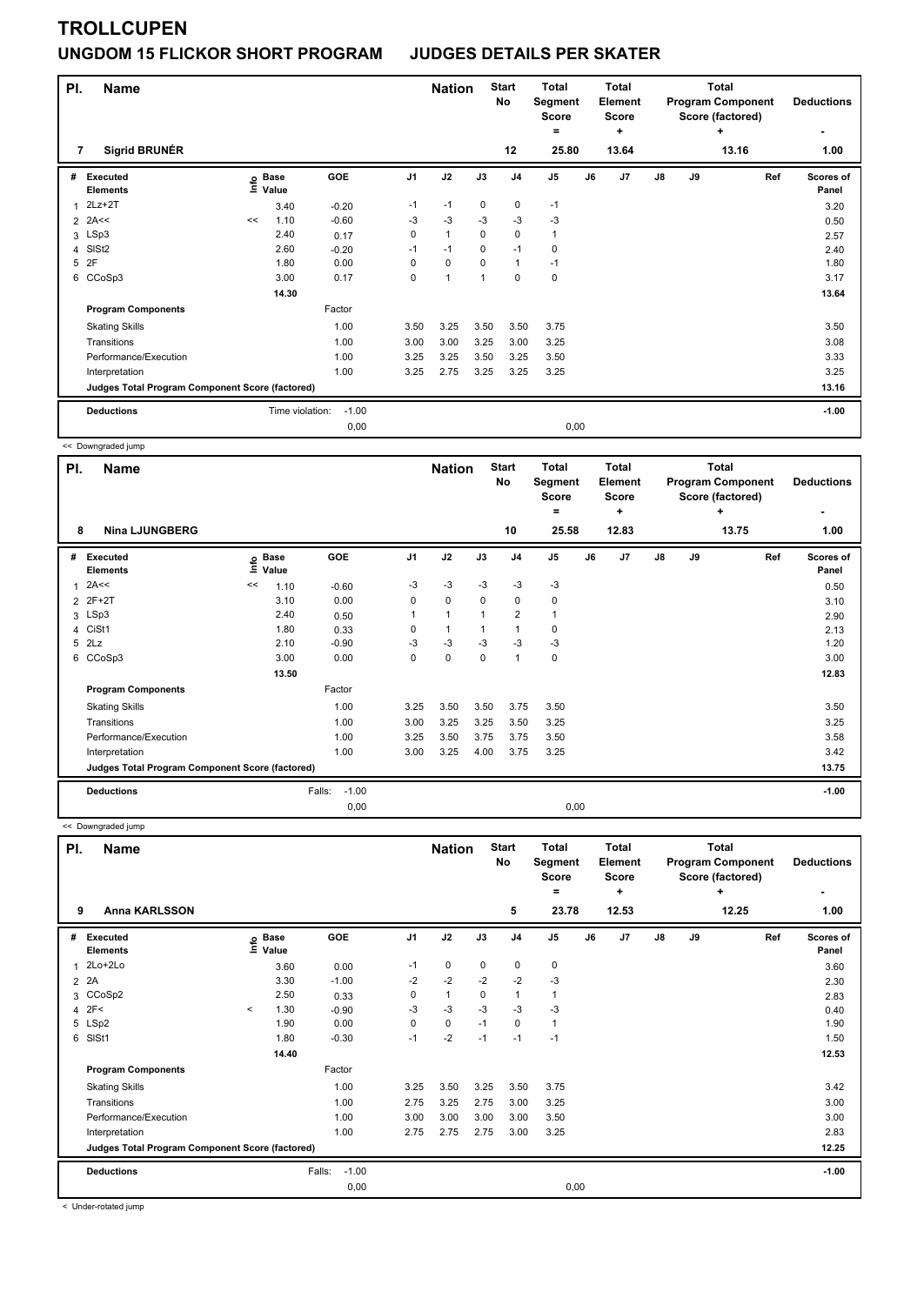# **TROLLCUPEN**

#### **UNGDOM 15 FLICKOR SHORT PROGRAM JUDGES DETAILS PER SKATER**

| PI.<br>10 | <b>Name</b><br>Josefin FLOMÉN                   |    |                      |                   |                | <b>Nation</b> |                | <b>Start</b><br>No<br>7 | <b>Total</b><br>Segment<br><b>Score</b><br>=<br>22.40 |      | <b>Total</b><br>Element<br><b>Score</b><br>٠<br>10.40 |    | <b>Total</b><br><b>Program Component</b><br>Score (factored) | <b>Deductions</b><br>1.00 |                           |
|-----------|-------------------------------------------------|----|----------------------|-------------------|----------------|---------------|----------------|-------------------------|-------------------------------------------------------|------|-------------------------------------------------------|----|--------------------------------------------------------------|---------------------------|---------------------------|
|           |                                                 |    |                      |                   |                |               |                |                         |                                                       |      |                                                       |    |                                                              | 13.00                     |                           |
| #         | Executed<br><b>Elements</b>                     | ۴ę | <b>Base</b><br>Value | GOE               | J <sub>1</sub> | J2            | J3             | J <sub>4</sub>          | J <sub>5</sub>                                        | J6   | J7                                                    | J8 | J9                                                           | Ref                       | <b>Scores of</b><br>Panel |
| 1         | 2Lo                                             |    | 1.80                 | 0.30              |                | $\mathbf 0$   | $\overline{1}$ | $\mathbf{1}$            | $\mathbf{1}$                                          |      |                                                       |    |                                                              |                           | 2.10                      |
|           | $2$ 2A <<                                       | << | 1.10                 | $-0.60$           | -3             | $-3$          | $-3$           | $-3$                    | $-3$                                                  |      |                                                       |    |                                                              |                           | 0.50                      |
|           | 3 CCoSp3                                        |    | 3.00                 | 0.00              | 0              | $\mathbf 0$   | 0              | 0                       | 0                                                     |      |                                                       |    |                                                              |                           | 3.00                      |
|           | 4 2Lz+COMBO                                     |    | 2.10                 | $-0.90$           | -3             | $-3$          | $-3$           | $-3$                    | -3                                                    |      |                                                       |    |                                                              |                           | 1.20                      |
| 5         | SISt1                                           |    | 1.80                 | 0.00              | 0              | $\mathbf 0$   | 0              | $\mathbf 0$             | 0                                                     |      |                                                       |    |                                                              |                           | 1.80                      |
|           | 6 LSp2                                          |    | 1.90                 | $-0.10$           | $-1$           | $-1$          | $\Omega$       | 0                       | $\mathbf 0$                                           |      |                                                       |    |                                                              |                           | 1.80                      |
|           |                                                 |    | 11.70                |                   |                |               |                |                         |                                                       |      |                                                       |    |                                                              |                           | 10.40                     |
|           | <b>Program Components</b>                       |    |                      | Factor            |                |               |                |                         |                                                       |      |                                                       |    |                                                              |                           |                           |
|           | <b>Skating Skills</b>                           |    |                      | 1.00              | 2.75           | 3.00          | 3.00           | 3.25                    | 3.50                                                  |      |                                                       |    |                                                              |                           | 3.08                      |
|           | Transitions                                     |    |                      | 1.00              | 2.75           | 3.00          | 3.25           | 3.25                    | 3.25                                                  |      |                                                       |    |                                                              |                           | 3.17                      |
|           | Performance/Execution                           |    |                      | 1.00              | 3.00           | 3.25          | 3.25           | 3.50                    | 4.00                                                  |      |                                                       |    |                                                              |                           | 3.33                      |
|           | Interpretation                                  |    |                      | 1.00              | 3.25           | 3.00          | 3.50           | 3.50                    | 3.75                                                  |      |                                                       |    |                                                              |                           | 3.42                      |
|           | Judges Total Program Component Score (factored) |    |                      |                   |                |               |                |                         |                                                       |      |                                                       |    |                                                              |                           | 13.00                     |
|           | <b>Deductions</b>                               |    |                      | Falls:<br>$-1.00$ |                |               |                |                         |                                                       |      |                                                       |    |                                                              |                           | $-1.00$                   |
|           |                                                 |    |                      | 0,00              |                |               |                |                         |                                                       | 0,00 |                                                       |    |                                                              |                           |                           |

<< Downgraded jump

| PI.            | <b>Name</b>                                     |    |                            |         |      | <b>Nation</b> |             | <b>Start</b><br>No | <b>Total</b><br>Segment<br><b>Score</b><br>۰ |      | <b>Total</b><br>Element<br><b>Score</b><br>٠ | Total<br><b>Program Component</b><br>Score (factored)<br>÷ |    |       | <b>Deductions</b>         |
|----------------|-------------------------------------------------|----|----------------------------|---------|------|---------------|-------------|--------------------|----------------------------------------------|------|----------------------------------------------|------------------------------------------------------------|----|-------|---------------------------|
| 11             | <b>Madeleine HOLMQVIST</b>                      |    |                            |         |      |               |             | 6                  | 21.76                                        |      | 9.60                                         |                                                            |    | 12.16 | 0.00                      |
| #              | <b>Executed</b><br><b>Elements</b>              |    | e Base<br>E Value<br>Value | GOE     | J1   | J2            | J3          | J <sub>4</sub>     | J <sub>5</sub>                               | J6   | J <sub>7</sub>                               | $\mathsf{J}8$                                              | J9 | Ref   | <b>Scores of</b><br>Panel |
|                | $1$ 1 Lz                                        |    | 0.60                       | $-0.30$ | $-3$ | $-3$          | $-3$        | $-3$               | $-3$                                         |      |                                              |                                                            |    |       | 0.30                      |
|                | 2 2F+2Lo                                        |    | 3.60                       | 0.00    | $-1$ | $\mathbf 0$   | $\Omega$    | $\mathbf 0$        | $\mathbf 0$                                  |      |                                              |                                                            |    |       | 3.60                      |
|                | 3 LSp1                                          |    | 1.50                       | $-0.30$ | $-1$ | $-1$          | $-1$        | $-1$               | $-1$                                         |      |                                              |                                                            |    |       | 1.20                      |
| $\overline{4}$ | 2A<<                                            | << | 1.10                       | $-0.60$ | $-3$ | $-3$          | $-3$        | $-3$               | $-3$                                         |      |                                              |                                                            |    |       | 0.50                      |
| 5              | SISt1                                           |    | 1.80                       | $-0.30$ | $-1$ | $-1$          | $\mathbf 0$ | $-1$               | $-1$                                         |      |                                              |                                                            |    |       | 1.50                      |
| 6              | CCoSp2                                          |    | 2.50                       | 0.00    | 0    | $\mathbf 0$   | 0           | $\mathbf 0$        | $\mathbf 0$                                  |      |                                              |                                                            |    |       | 2.50                      |
|                |                                                 |    | 11.10                      |         |      |               |             |                    |                                              |      |                                              |                                                            |    |       | 9.60                      |
|                | <b>Program Components</b>                       |    |                            | Factor  |      |               |             |                    |                                              |      |                                              |                                                            |    |       |                           |
|                | <b>Skating Skills</b>                           |    |                            | 1.00    | 3.00 | 2.75          | 3.25        | 3.25               | 3.00                                         |      |                                              |                                                            |    |       | 3.08                      |
|                | Transitions                                     |    |                            | 1.00    | 2.75 | 2.75          | 3.25        | 3.00               | 2.75                                         |      |                                              |                                                            |    |       | 2.83                      |
|                | Performance/Execution                           |    |                            | 1.00    | 3.25 | 3.25          | 3.25        | 3.25               | 3.00                                         |      |                                              |                                                            |    |       | 3.25                      |
|                | Interpretation                                  |    |                            | 1.00    | 3.00 | 3.00          | 3.50        | 3.00               | 2.75                                         |      |                                              |                                                            |    |       | 3.00                      |
|                | Judges Total Program Component Score (factored) |    |                            |         |      |               |             |                    |                                              |      |                                              |                                                            |    |       | 12.16                     |
|                | <b>Deductions</b>                               |    |                            |         |      |               |             |                    |                                              |      |                                              |                                                            |    |       | 0.00                      |
|                |                                                 |    |                            | 0,00    |      |               |             |                    |                                              | 0,00 |                                              |                                                            |    |       |                           |

<< Downgraded jump

| PI. | <b>Name</b>                                     |      | <b>Nation</b>        |         | <b>Start</b><br><b>No</b> | <b>Total</b><br>Segment<br>Score<br>= |             | Total<br><b>Element</b><br><b>Score</b><br>٠ |                |      | <b>Total</b><br><b>Program Component</b><br>Score (factored)<br>٠ | <b>Deductions</b><br>۰ |    |       |                    |
|-----|-------------------------------------------------|------|----------------------|---------|---------------------------|---------------------------------------|-------------|----------------------------------------------|----------------|------|-------------------------------------------------------------------|------------------------|----|-------|--------------------|
| 12  | <b>Cecilia RUNDBERG</b>                         |      |                      |         |                           |                                       |             | 1                                            | 21.53          |      | 10.70                                                             |                        |    | 10.83 | 0.00               |
| #   | Executed<br><b>Elements</b>                     | Info | <b>Base</b><br>Value | GOE     | J <sub>1</sub>            | J2                                    | J3          | J <sub>4</sub>                               | J <sub>5</sub> | J6   | J <sub>7</sub>                                                    | J8                     | J9 | Ref   | Scores of<br>Panel |
| 1   | 2Lz                                             |      | 2.10                 | $-0.30$ | $-1$                      | $-2$                                  | $\mathbf 0$ | $-1$                                         | $-1$           |      |                                                                   |                        |    |       | 1.80               |
|     | $2$ 2A<<                                        | <<   | 1.10                 | $-0.60$ | -3                        | $-3$                                  | $-3$        | -3                                           | $-3$           |      |                                                                   |                        |    |       | 0.50               |
|     | 3 CCoSp1                                        |      | 2.00                 | $-0.40$ | $-2$                      | $-2$                                  | $\mathbf 0$ | $-1$                                         | $-1$           |      |                                                                   |                        |    |       | 1.60               |
|     | 4 2F+2Lo                                        |      | 3.60                 | $-0.10$ | 0                         | $\mathbf 0$                           | $\Omega$    | $-1$                                         | $-1$           |      |                                                                   |                        |    |       | 3.50               |
|     | 5 LSp2                                          |      | 1.90                 | $-0.10$ | 0                         | $-1$                                  | 0           | $\mathbf 0$                                  | $-1$           |      |                                                                   |                        |    |       | 1.80               |
| 6   | SISt1                                           |      | 1.80                 | $-0.30$ | 0                         | $-1$                                  | $-1$        | $-1$                                         | $-1$           |      |                                                                   |                        |    |       | 1.50               |
|     |                                                 |      | 12.50                |         |                           |                                       |             |                                              |                |      |                                                                   |                        |    |       | 10.70              |
|     | <b>Program Components</b>                       |      |                      | Factor  |                           |                                       |             |                                              |                |      |                                                                   |                        |    |       |                    |
|     | <b>Skating Skills</b>                           |      |                      | 1.00    | 3.00                      | 2.75                                  | 3.00        | 2.75                                         | 2.50           |      |                                                                   |                        |    |       | 2.83               |
|     | Transitions                                     |      |                      | 1.00    | 2.75                      | 2.75                                  | 2.75        | 2.50                                         | 2.50           |      |                                                                   |                        |    |       | 2.67               |
|     | Performance/Execution                           |      |                      | 1.00    | 2.75                      | 3.00                                  | 2.75        | 2.75                                         | 2.75           |      |                                                                   |                        |    |       | 2.75               |
|     | Interpretation                                  |      |                      | 1.00    | 3.00                      | 2.75                                  | 2.50        | 2.50                                         | 2.25           |      |                                                                   |                        |    |       | 2.58               |
|     | Judges Total Program Component Score (factored) |      |                      |         |                           |                                       |             |                                              |                |      |                                                                   |                        |    |       | 10.83              |
|     | <b>Deductions</b>                               |      |                      |         |                           |                                       |             |                                              |                |      |                                                                   |                        |    |       | 0.00               |
|     |                                                 |      |                      | 0,00    |                           |                                       |             |                                              |                | 0,00 |                                                                   |                        |    |       |                    |

<< Downgraded jump